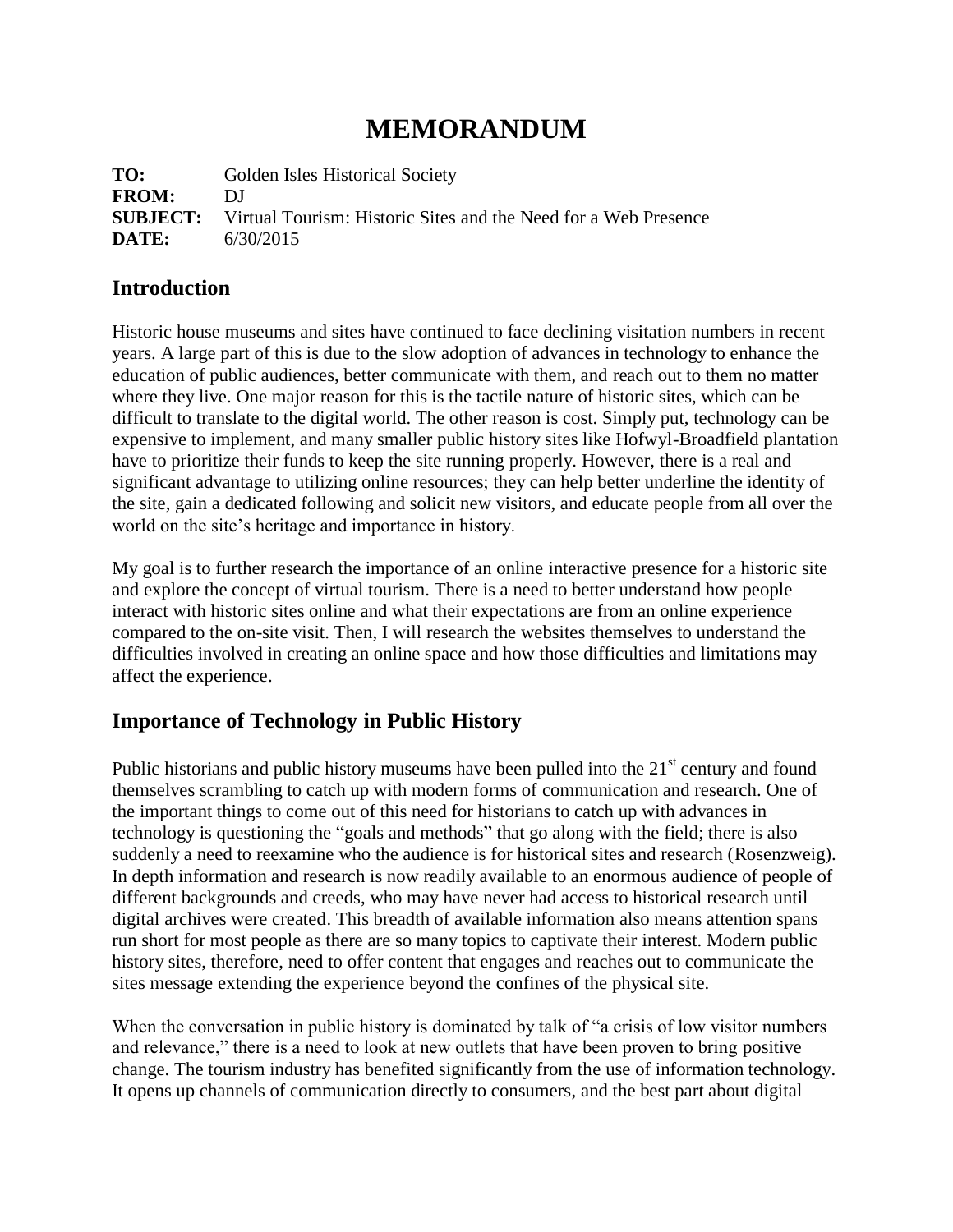communication is the expedient nature with which content can be shared back and forth and the relationship that can be created between the user and the site (Poria). This relationship building aspect is a key factor to courting new visitors. There is a correlation between showing people what is offered virtually and enticing them to come visit the actual historic site. Many people who are interested in history become virtual tourists because of the economic or time constraints that travel requires, so they go online to escape and study places they may like to visit someday in the future (Lindsay). This concept of virtual tourism also extends to people who are planning trips; they seek as much information online as they can before deciding where to go, and they "expect a website that not only gives directions and times, but also previews the experience" and "sells the location" (Lindsay). This new type of tourist is selective about where they go, and a strong web presence is often the only way to grab their attention.

There are several issues that are important to consider when building an online presence. There needs to be a clear mission to build the site around, which means understanding what the web communication needs to be for the historic site as well as the audience (Lee). Clear goals are important and should be stated up front to create the initial connection and trust with the online audience; the "central agenda of the project" is in creating an image for the historic site, which should entice people to get involved (Rosenbaum). Another thing that is important to consider is the way the "internet makes it possible to transcend the limitations of access" as this leaves the digital audience with high expectations for content (Rosenbaum). The virtual tourist looks for a tactile experience, which creates a challenge for historical museums and sites as they have to replicate the way people experience real artifacts in a virtual space. This is further an issue because many historic sites view websites and blogs as supplemental only and fail to realize the potential they have in the virtual tourist (Saiki). A visitor on the web could become a visitor the physical site or at least be captivated enough to purchase merchandise or donate funds to the site. This can go the other way as well. Visitors to the physical site can be intrigued enough to continue their education on the website, blog, or social media site. This continual engagement with the historic site in a variety of media is the way to keep patrons returning and involved in the site as well as passing good word of mouth along. They have to keep history relevant to the public by using the "public's methods of daily life in their effort" (Rosenbaum).

### **Proposal**

Today's historic sites need to find a way to connect with people and share the heritage that they work so hard to preserve. The best way to do that is by understanding exactly what a web audience needs and wants from online exhibits, digital content and interaction. My research will work to understand the best ways to get "stories and artifacts of historical institutions into the hands of its audience for sharing, commenting, and reframing," so these sites can maintain continued participation from its patrons (Rosenbaum).

There are several questions that need to be answered over the course of the research regarding virtual tourists and how people experience historic sites online. How do virtual tourists use content online? Where are they when they explore these websites and what kind of technology are they using? How often do virtual tourists transition to physical site visitors, and how many people use the website after their visit? Do virtual tourists feel connected enough to the historic sites through their online experience enough to make donations, and if not, how could the online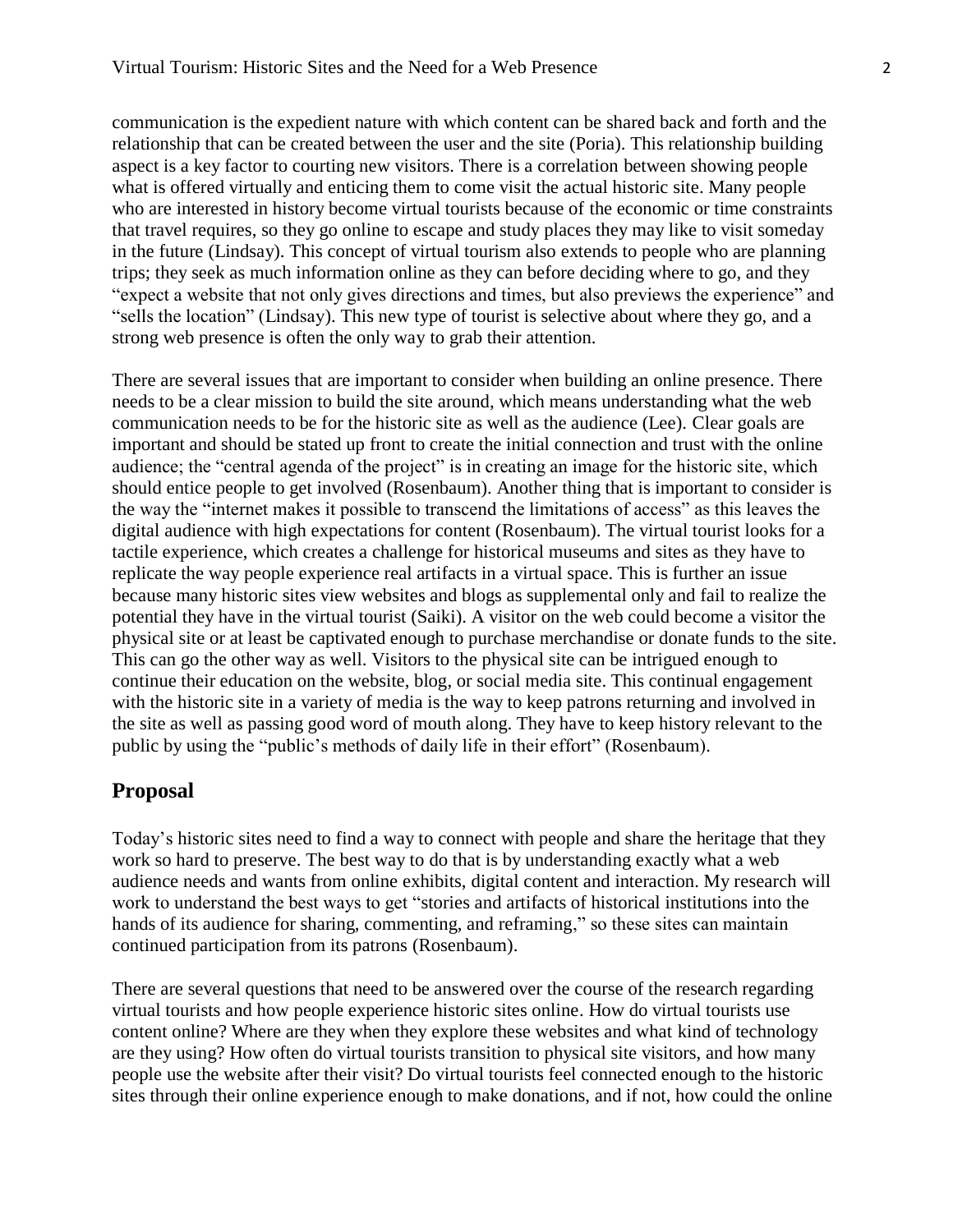experience be improved to gain further involvement? These questions will be asked in a questionnaire in the hopes of better understanding what is needed to create the best online space for both the public history site and the virtual tourist.

I also aim to understand how social media helps historic sites connect with visitors around the world as well as local communities. This kind of integration of various media types creates a strong web presence, but it also requires more technical expertise. This is another area that I will explore by researching the work that goes into the actual creation of a website to understand how that affects content. In the end, my goal is to create a report on the current state of public history sites and their online presence as well as the kinds of content they use. I will suggest places where these sites can implement improvements to better engage and educate their visitors in the hopes of helping raise attendance numbers.

## **Outline of Work**

The first thing I will do to accomplish my research is become a digital tourist myself by creating a list of at least 100 historic sites and study their web presence using a set of criteria, which will give me a clear idea of the general state of the online presence for public history sites:

- I will look at what kinds of media are being used and how many types are being used concurrently.
- My next task will be experiencing the content on these online sites to understand the range and quality of content offered by public history sites of different sizes.

The second thing I will do is craft two separate surveys:

- I will send one survey to several public history sites to gauge how much emphasis is placed on their web presence and what the general opinion is in virtual tourism, including any thoughts on the most effective way to bridge the gap between online visitors and visitors to the physical site.
- I will send another survey to be filled out by visitors to the historic sites both online and off. This is tentative to the approval of the historic sites and whether they would be willing to participate.

The third thing I will do is study the technical aspects of creating a website, keeping in mind the following questions:

- What kind of content is possible and how is usability be enhanced?
- What expenses are involved in website design and paying staff to create or edit content?
- What tools are necessary, and what tasks are involved in building an online presence?
- What kind of maintenance is required, and who does the work staff or volunteers?

Finally, I will continue scholarly research on the subject using academic databases such as Project MUSE, JSTOR, and industry publications.